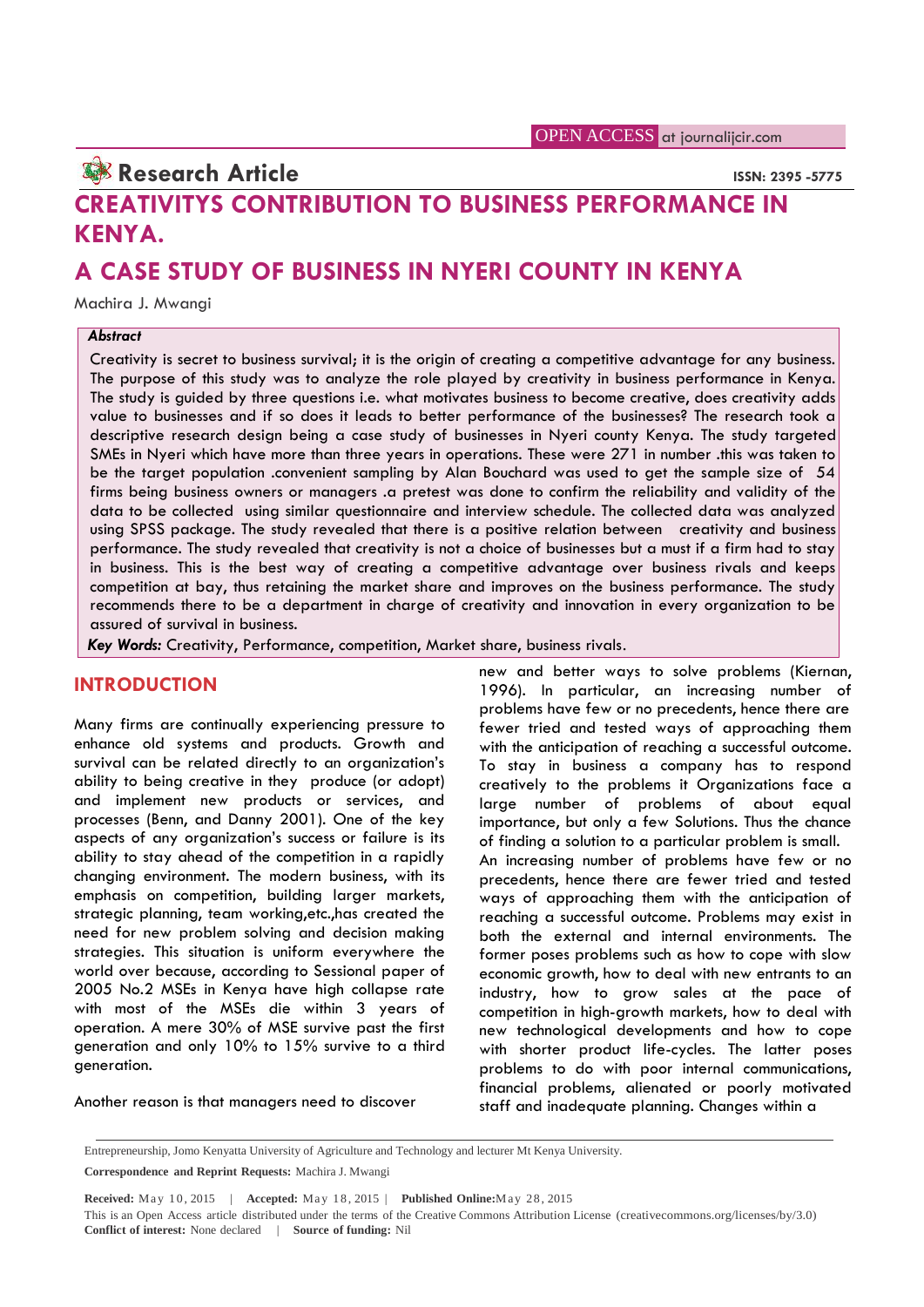company, forced by either internal or external factors, create an unhappy climate for the company and its workers. Management needs to respond positively to such situations. It is in this context that this research was based on the issue of analyzing the important role creativity plays in helping a business organization to retain or increase its competitive strength.

Creativity have from time in memorial helped the world to develop to the point we are today through discovering new ways of doing things and have greatly contributed to the growth of economies the world over. A business competence, efficiency and effectiveness in operations and competitiveness entirely depends on the creativity in the research and development department which leads to innovation Down memory lane .do you remember how life was without the mobile phone gadget? How was life like with several trips to the post office for letters and telegrams, and of course the call box? Remember the initial gigantic 5-kilo mobile phone gadgets that had no more features apart from the basics like calling, sending messages, use as a watch and torch? How do you compare with your modern smart phone?

Do you also remember life without your bank in your hand (literally),thanks to the mobile phones money transfers service that enables you make transactions on your mobile phone wherever, whenever?

Remember the large-sized analogue TV sets that could compete for space in your tiny living room? Well, how do you compare that with your powerful slim and sleek flat screen that complements other features in your living room? And of course you remember your favorite photographer who could walk miles taking photos?(black and white)that you could only get a chance to see after a month or so?(He could only download and develop them after the whole roll of thirty six or so film slots are all used up)

Looking back, the world has come a long way .Kenya included. This is thanks to creativity in all key sectors from ICT,agriculture and Food security, tourism health to infrastructure, trade and renewable energy among others,. All in form of developing solutions to fill existing voids by coming up with local solutions to local solutions to local problems. Thus creating job opportunities to different sectors .thanks to creativity, Creativity operates along a continuum. It can come from the millions of small acts by employees that cumulate in significant continuous improvement, or alternatively, creativity can result in a radical idea that transforms business strategy or creates new

businesses. Organizations need to encourage creativity right along this continuum and at all levels. Creativity requires divergent thinking of what may be unrealized, unproven or untested. It may be knowledge-driven or vision-driven. Creativity may be viewed as the process of generating ideas (Burgelman & Maidique, 1988). Creativity is considered to be a vital asset for any person who is in a leadership role. Organizations face a large number of problems of about equal importance, but only a few solutions. Thus the chance of finding a solution to a particular problem is small. An increasing number of problems have few or no precedents, hence there are fewer tried and tested ways of approaching them with the anticipation of reaching a successful outcome. Problems may exist in both the external and internal environments. The former poses problems such as how to cope with slow economic growth, how to deal with new entrants to an industry, how to grow sales at the pace of competition in high-growth markets, how to deal with new technological developments and how to cope with shorter product life-cycles. The latter poses problems to do with poor internal communications, financial problems, alienated or poorly motivated staff and inadequate planning. Changes within a company, forced by either internal or external factors, create an unhappy climate for the company and its workers. Management needs to respond positively to such situations. Creativity is considered to be a vital asset for any person who is in a leadership role; Amabile claims that in business, originality isn't enough. To be creative and idea must also be appropriate – useful and actionable. (Amabile, 1998)

Throughout the 1980s and 1990s, managers and organizations faced operational challenges affecting their very existence. High quality, value-added imports were challenging the traditional dominance of Western industries in areas such as automotive, electrical and semiconductors. Initially hesitant to recognize and react to the significant changes occurring in their marketplaces, these organizations eventually responded spending much of the 1990s rationalizing to core businesses, delaying, outsourcing and reengineering for productivity(Benn, and Danny 2001)..

During this period, competitive advantage rested variously on mainstream variables like efficiency, quality, customer responsiveness and speed. In the new millennium, control over the above variables represents the minimum threshold to "play the game". Each factor remains important, but is unlikely of itself or as part of a group to provide a sustainable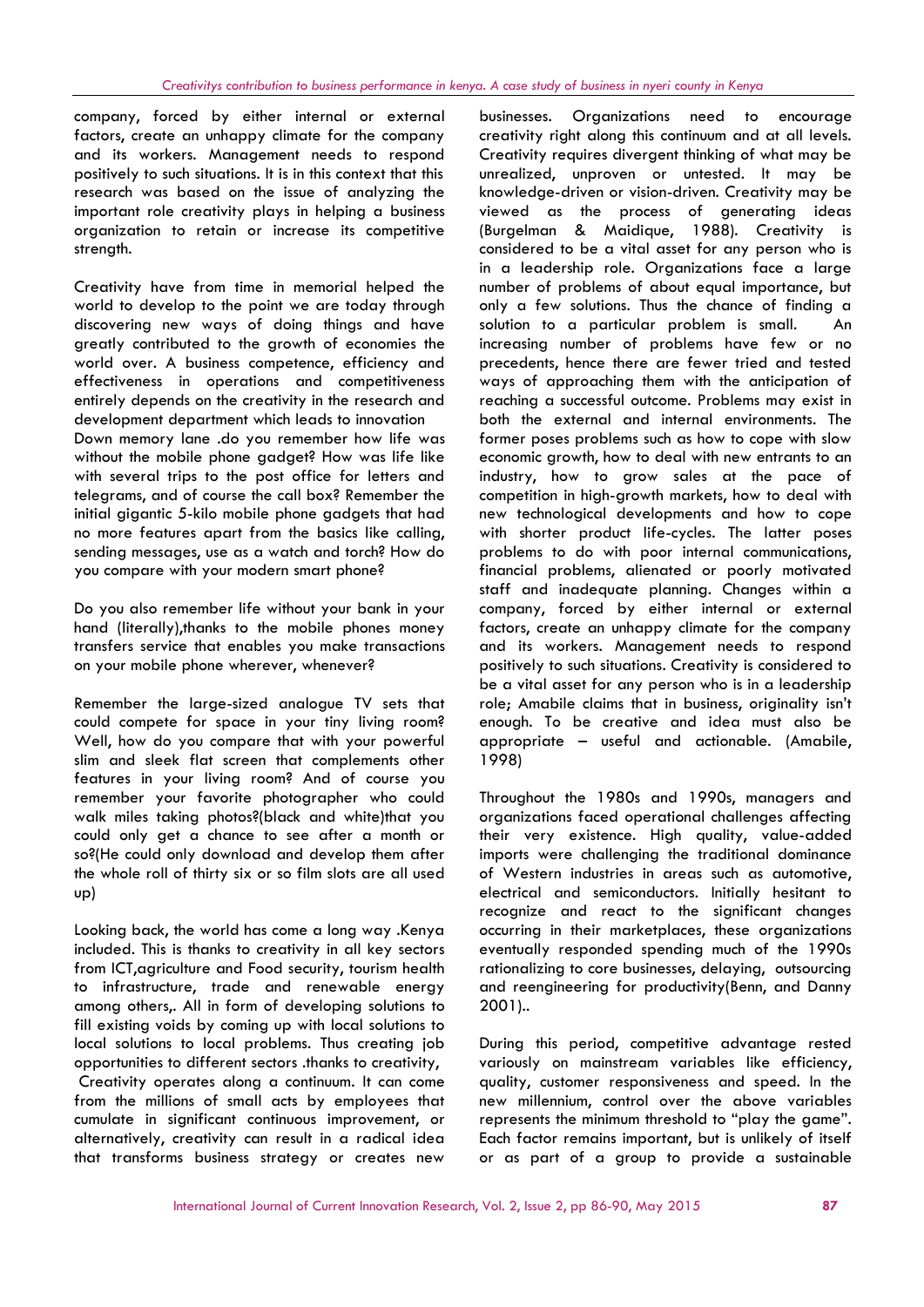competitive advantage. Today's organizations face an additional challenge — the requirement to innovate, not just occasionally but often, quickly and with a solid success rate. The sphere of organizational and managerial attention has expanded to incorporate both mainstream variables and an innovation capability.

Innovation represents today's competitive advantage, supported by strong mainstream capabilities in quality, efficiency, speed and flexibility. Innovation can help firms play a dominant role in shaping the future of their industries. High performing innovators are able to maintain a giant juggling act of capabilities, and consistently bring new high quality products to the market faster, more frequently and at a lower cost than competitors. Moreover, these firms use process and systems innovation as a way of further improving their products and adding value to customers. This combination creates a dynamic and sustainable strategic position making the organization a constantly moving target to competitors (Kiernan, 1996).

Creativity as the prerequisite for innovation is an important factor in contemporary organizations and Part of business processes in various creative industries (e.g. entertainment, games development, etc.) But also in industries that first of all can be characterized as non-creative but that rely on creativity in Processes such as marketing or product development. We seek to investigate the phenomenon of Creativity from a business process management perspective. Business process management has been defined by (Zairi, 1997) as "a structured approach to analyze and continually improve fundamental activities such as manufacturing, marketing, communications and other major elements of a Company's operation." A business process consists of a number of tasks or activities that need to be carried out in order to collectively realize an organizational objective or policy goal, and a set of Conditions that determines the order of the tasks (v.d.Aalst and van Hee, 2002).

Business process management (BPM) has been deployed in many organizations throughout different industries (Armistead et al., 1999; Scheer, 1996). Particularly, what is referred to as knowledge intensive business processes is of interest. This is reasoned by the awareness that there is a close relationship between a creative person's ability of being creative and her knowledge. The creative process is sensitive to context. Research suggests three factors May determine an individual's creativity in any situation: Expertise is 'the foundation of all creative work'. It provides an individual with the cognitive pathways required for solving complex problems and the knowledge to identify the important elements of particular problem. Creative thinking techniques– Some personality traits are useful – such as independence, risk-taking orientation and tolerance for ambiguity – but anyone can learn some useful techniques – e.g. 'make the familiar strange', 'try something counter-intuitive'. Task motivation– Self-motivation (intrinsic) derived from the pleasure of doing the job is the best motivator for creativity. External motivating factors can encourage one to greater heights, e.g. reward and recognition, but too clearly defined goals and too much external control can hinder creativity. (Amabile 1997)

### **RELATED THEORIES**

Recent contextual theories of organizational creativity and innovation have attempted to identify dimensions of work environments that are related to creativity. In the componential model of creativity and innovation in organizations Amabile,(1988), three broad organizational factors are proposed, each of which includes several specific elements: (1) *Organizational motivation to innovate* is a basic orientation of the organization toward innovation, as well as supports for creativity and innovation throughout the organization. (2) *Resources* refers to everything that the organization has available to aid work in a domain targeted for innovation (e.g., sufficient time for producing novel work in the domain, and the availability of training. (3) *Management practices* refers to allowance of freedom or autonomy in the conduct of work, provision of challenging, interesting work, specification of clear overall strategic goals, and formation of work teams by drawing together individuals with diverse skills and perspectives. The conceptual model underlying the development of firms is a more detailed and specific articulation of this componential theory.

Woodman, Sawyer, and Griffin (1993) took a similar theoretical perspective on creativity in organizations, but they extended their model in two additional ways. They included external influences as well as intraorgan-izational influences, and they gave prominence to intraindividual factors in their interactionist approach. In their model, creative behavior within organizations is a function of two categories of work environment inputs (inputs beyond the characteristics of the individual people involved in doing the work):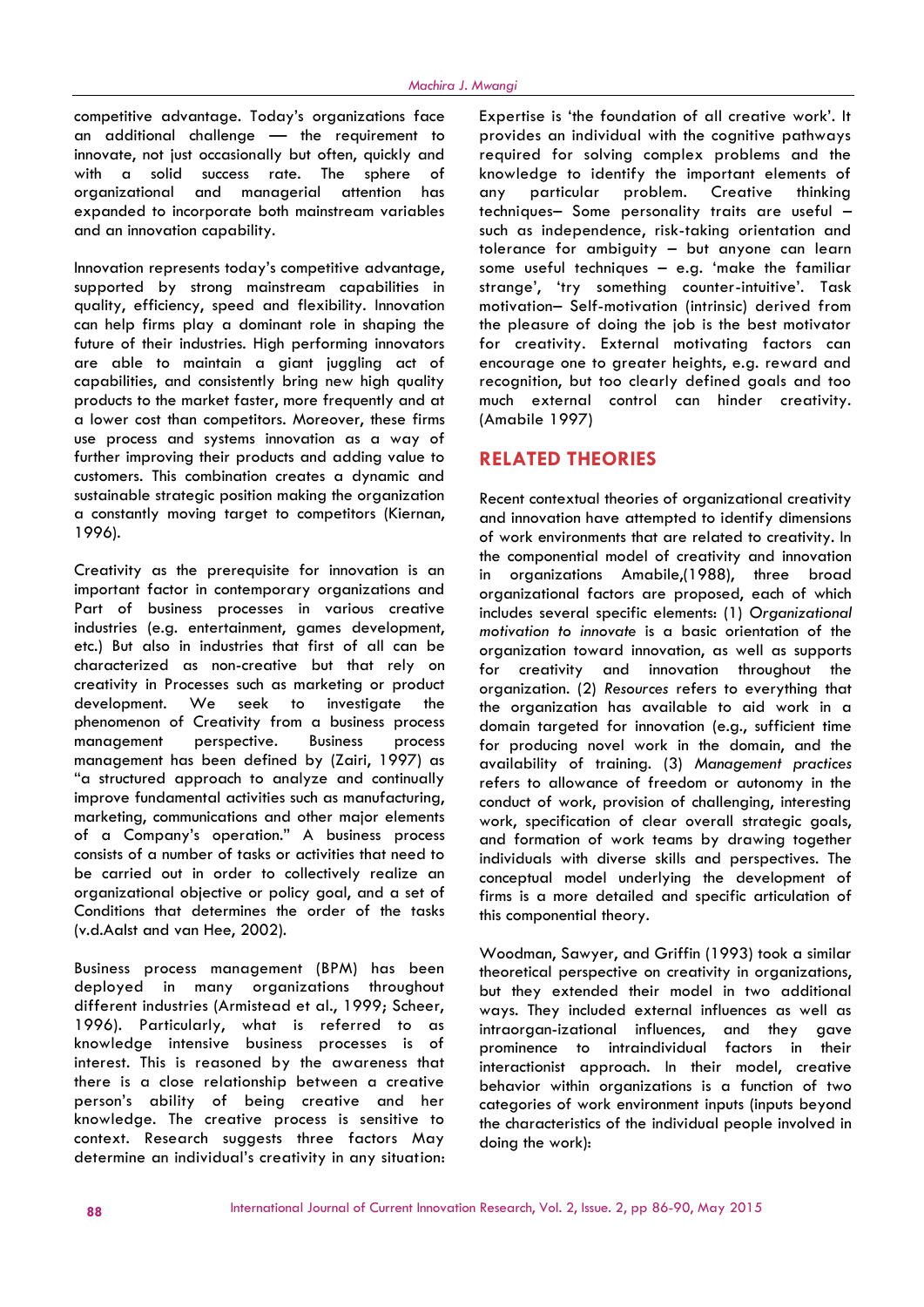- 1. *Group characteristics* are the norms, group cohesiveness, size, diversity, roles, task characteristics, and problem-solving approaches used in the group,
- 2. *Organizational characteristics* consist of organizational culture, resources, rewards, strategy, structure, and focus on technology. Organizations should also taps many of these aspects of the work environment.

### *Conceptual framework*



# **METHODOLOGY**

The research took a descriptive research design being a case study of businesses in Nyeri county Kenya. The study targeted SMEs in Nyeri which have more than three years in operations. These were 271 in number and this was taken to be the target population .A convenient sampling by Alan Bouchard was used to get the sample size of 54 firms being business owners or managers .a pretest was done to confirm the reliability and validity of the data to be collected using similar questionnaire and interview schedule. The collected data was analyzed using SPSS package.

## *Findings and conclusions*



#### **FINDINGS, CONCLUSIONS AND RECOMMENDATIONS**

The findings revealed that it is the experience of all the respondents that whenever they hand introduced any creativity of any kind, provided it is an improvement of whatever nature: from improvement of quality in service or product, ethical issues towards customers or even employees, it has acted a motivating tool to the staff members as well as satisfying the customers by them becoming more royal. This leads to a positive change in terms of performance of the organization economically.

The study findings shows that the respondents largely agreed on the positive effect of creativity on the performance of business firms which introduced any kind of creativity in their business, The performance noted raged from customers satisfactions due to product quality and service improvement to, staff motivation leading to better sales and improved performance in terms of profit and market share increment and retention.

Creativity is not more contributing on the financial performance of business but the benefits also includes profits enhancement, return on equity, market share and creation of a competitive advantage. Thus there is o positive a positive correlation between creativity and business performance.

The scope of this study would not be complete without mentioning some of the recommendation derived from respondent's views and the researcher's analysis of the issues, ie.Business should improve and dedicate